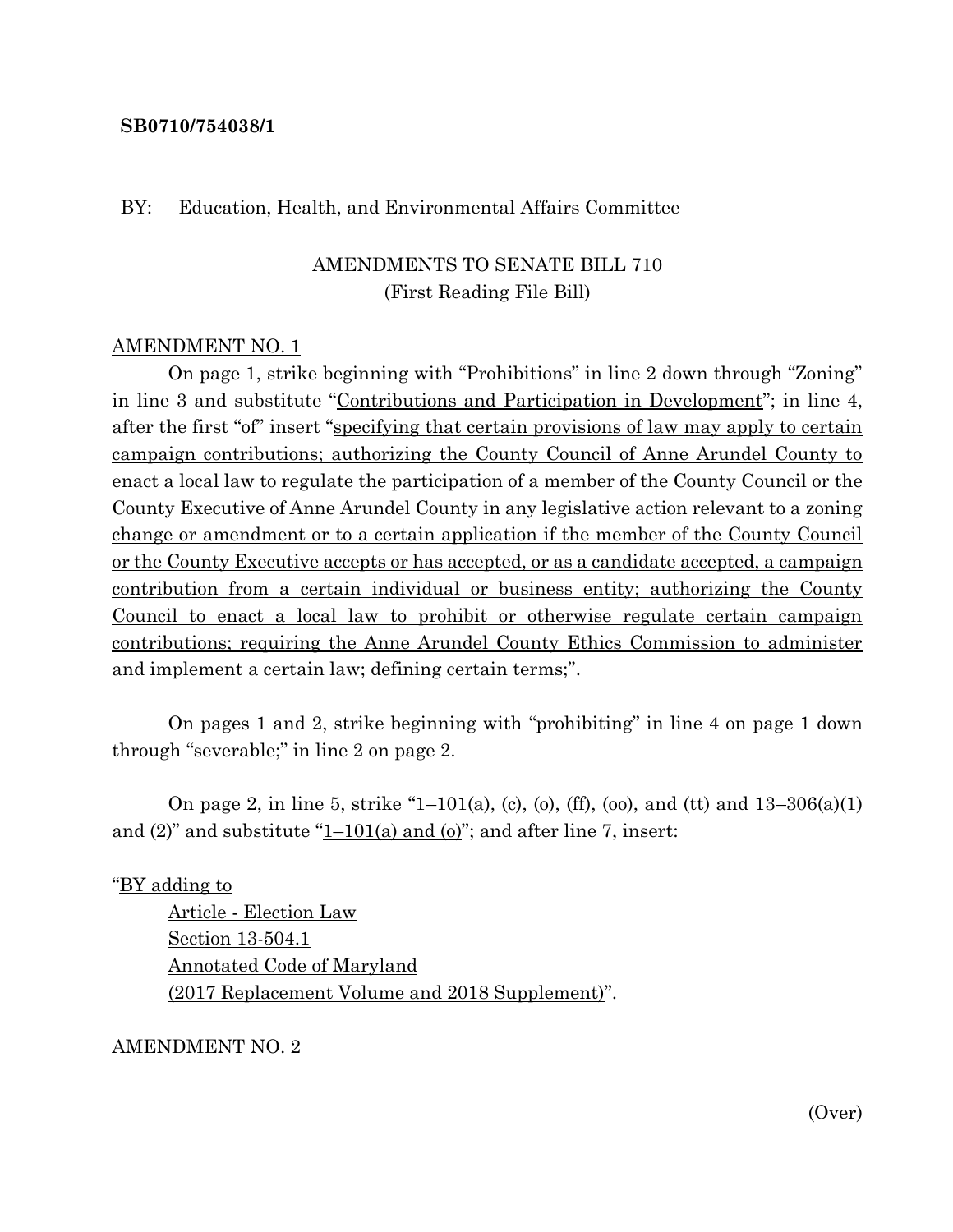### **SB0710/754038/1 Education, Health, and Environmental Affairs Committee Amendments to SB 710 Page 2 of 4**

On page 2, strike in their entirety lines 25 through 27, inclusive.

On pages 3 and 4, strike in their entirety the lines beginning with line 10 on page 3 through line 3 on page 4, inclusive, and substitute:

### "**13–504.1.**

# **AS TO CONTRIBUTIONS TO THE COUNTY EXECUTIVE OF ANNE ARUNDEL COUNTY OR TO A MEMBER OF THE ANNE ARUNDEL COUNTY COUNCIL OR A CANDIDATE FOR ELECTION AS THE COUNTY EXECUTIVE OF ANNE ARUNDEL COUNTY OR AS A MEMBER OF THE ANNE ARUNDEL COUNTY COUNCIL, TITLE 5, SUBTITLE 8, PART XI OF THE GENERAL PROVISIONS ARTICLE MAY APPLY.**".

On page 4, in line 6, strike "**SECTION**"; and after line 12, insert:

## "**(A) IN THIS PART THE FOLLOWING WORDS HAVE THE MEANINGS INDICATED.**

**(B) (1) "CANDIDATE" MEANS AN INDIVIDUAL WHO FILES A CERTIFICATE OF CANDIDACY FOR:**

- **(I) ELECTION TO THE COUNTY COUNCIL; OR**
- **(II) COUNTY EXECUTIVE.**

## **(2) "CANDIDATE" INCLUDES AN INCUMBENT MEMBER OF THE COUNTY COUNCIL AND AN INCUMBENT COUNTY EXECUTIVE.**

**(C) "COUNTY COUNCIL" MEANS THE COUNTY COUNCIL OF ANNE ARUNDEL COUNTY.**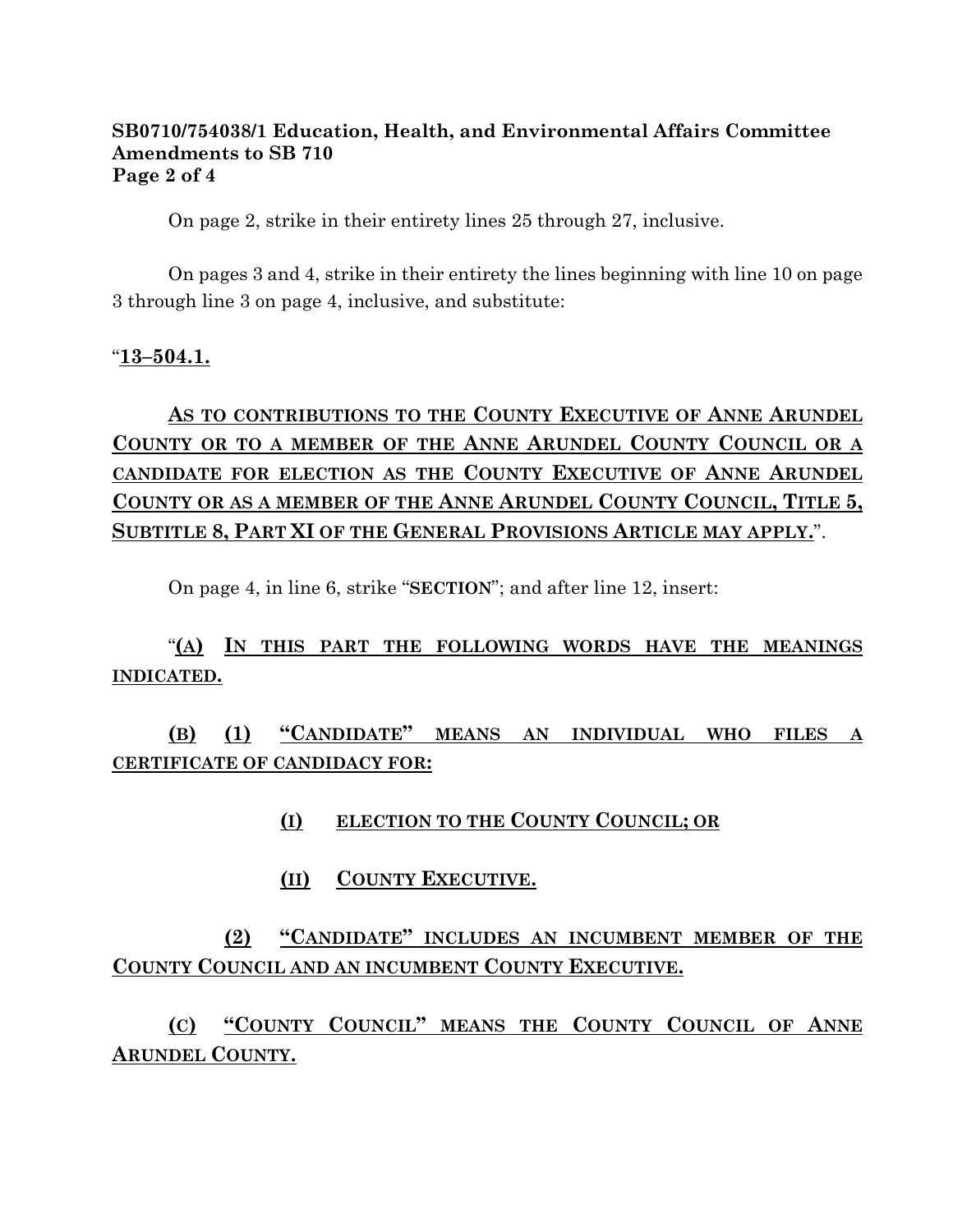**SB0710/754038/1 Education, Health, and Environmental Affairs Committee Amendments to SB 710 Page 3 of 4**

## **(D) "COUNTY EXECUTIVE" MEANS THE COUNTY EXECUTIVE OF ANNE ARUNDEL COUNTY.**

**5-870.**

**(A) THE COUNTY COUNCIL MAY ENACT A LOCAL LAW TO REGULATE THE PARTICIPATION OF A MEMBER OF THE COUNTY COUNCIL OR THE COUNTY EXECUTIVE IN ANY LEGISLATIVE ACTION RELEVANT TO A ZONING CHANGE OR AMENDMENT, OR TO A LAND USE APPLICATION THAT IS BEFORE THE OFFICE OF PLANNING AND ZONING OR THE DEPARTMENT OF INSPECTIONS AND PERMITS, IF THE MEMBER OF THE COUNTY COUNCIL OR THE COUNTY EXECUTIVE ACCEPTS OR HAS ACCEPTED, OR AS A CANDIDATE ACCEPTED, A CAMPAIGN CONTRIBUTION FROM AN INDIVIDUAL OR A BUSINESS ENTITY INVOLVED WITH THE ACTION OR APPLICATION.**

**(B) THE COUNTY COUNCIL MAY ENACT A LOCAL LAW TO PROHIBIT OR OTHERWISE REGULATE CAMPAIGN CONTRIBUTIONS MADE TO, OR FOR THE BENEFIT OF, A MEMBER OF THE COUNTY COUNCIL, THE COUNTY EXECUTIVE, OR A CANDIDATE FOR ELECTION TO THE COUNTY COUNCIL OR COUNTY EXECUTIVE BY AN INDIVIDUAL OR A BUSINESS ENTITY INVOLVED WITH A LEGISLATIVE ACTION RELEVANT TO A ZONING CHANGE OR AMENDMENT, OR TO A LAND USE APPLICATION THAT IS BEFORE THE OFFICE OF PLANNING AND ZONING OR THE DEPARTMENT OF INSPECTIONS AND PERMITS.**

**5-871.**